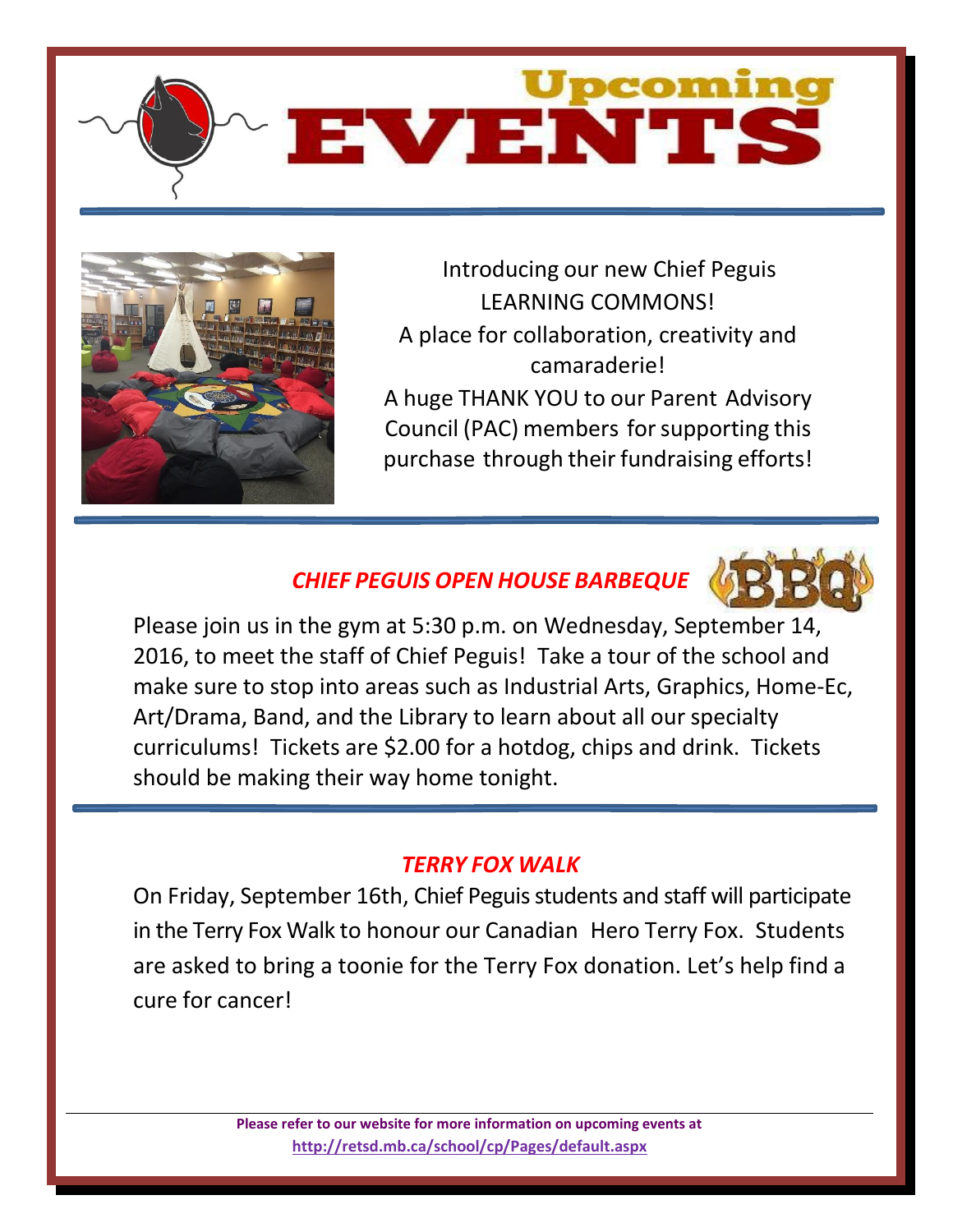

## *SCHOOL VISITORS*

Chief Peguis is a busy place! If you are dropping off items for your son/daughter, please remember to use the front doors when entering the building and check in at the office. We will be sure to deliver what is needed at the next class break as we do not want to disrupt teaching and learning! Thank you!

### *ATHLETICS*

Our cross country running season is in full swing! Cross Country practices are Monday to Thursday from 3:10 to 3:45 pm.

- The first meet is September 22 at 4:00 pm at Fraser's Grove Park (Kildonan Drive and Rowandale). Transportation required.
- The second meet is September 28 at 4:00 pm at Harborview Rec Park. Park in the Harborview parking lot. Transportation required.
- The divisional meet is October 4 at 10:00 am at Birds Hill Park Pope's Hill. Transportation provided, \$4.00 fee.

COMING SOON - Athletic events and practise times will be found on the CP Website under Programs, Athletics. Be sure to check back regularly.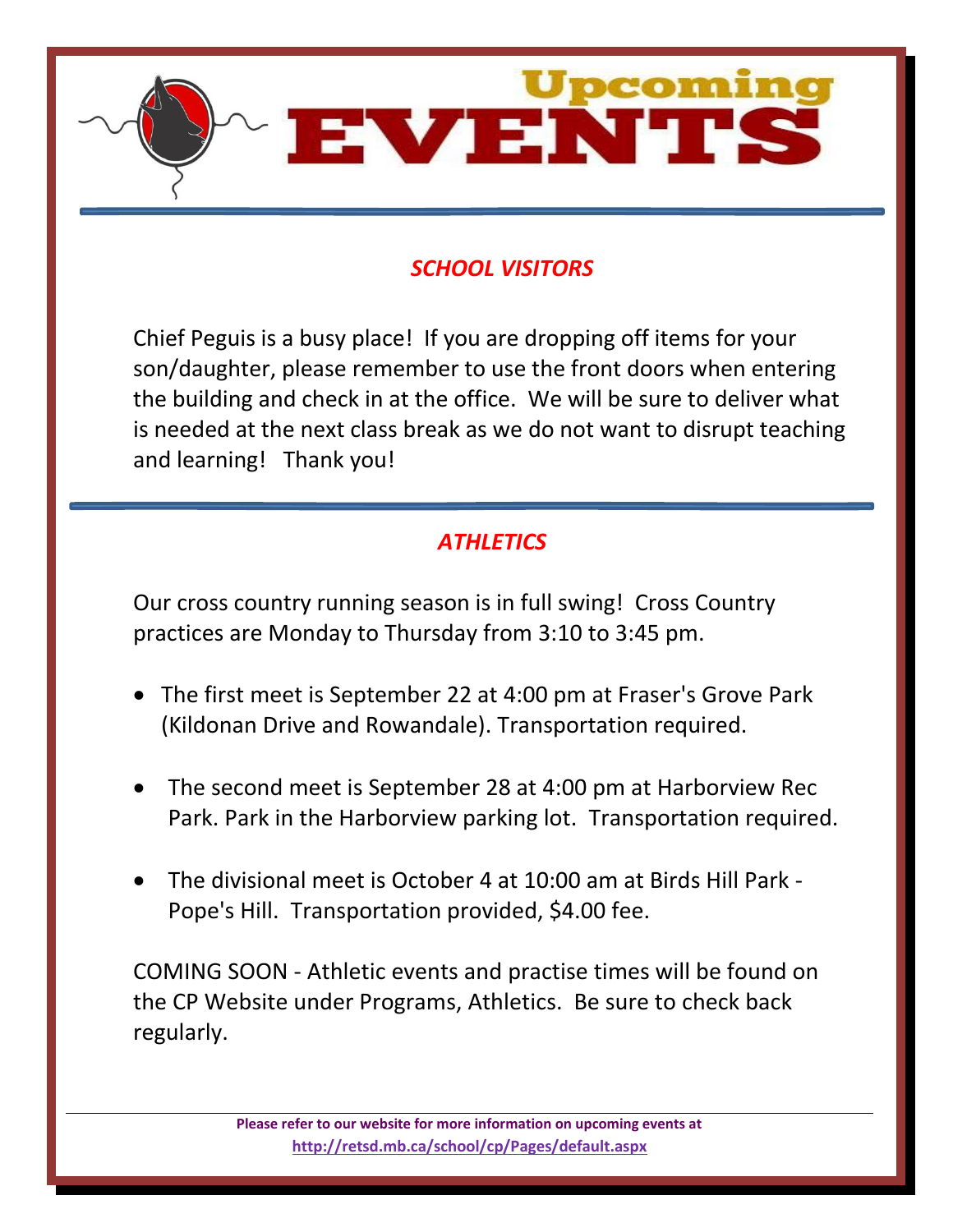

#### *\*\*\*REMINDERS\*\*\**

A friendly reminder to those dropping off and picking up students. It is illegal to turn right onto Rothesay from 7:00 to 9:00 and from 14:30 to 15:30. There is often police stationed on Rothesay to monitor this exit.

#### *SCHOOL ZONE SPEED LIMIT*

Back to school means school zone speeds limits are in effect. Please remember to slow down.

#### *CROSSWALK*

We have a crosswalk in front of our school. Thanks to our PAC parents who worked with the City to create a safe crossing zone for our children!!! Remind your child to **LOOK BOTH WAYS** - even at crosswalks.

#### *SKATEBOARDS, INLINE SKATES, SCOOTERS*

Students are not permitted to use these items in the school or on school property between 8:00 a.m. and 3:30 p.m. Inline skates must be removed before entering the school. Skateboards must be stored in a locker or with a staff member during school hours. The school assumes no responsibility for the loss, destruction, damage or theft of such equipment.

> **Please refer to our website for more information on upcoming events at <http://retsd.mb.ca/school/cp/Pages/default.aspx>**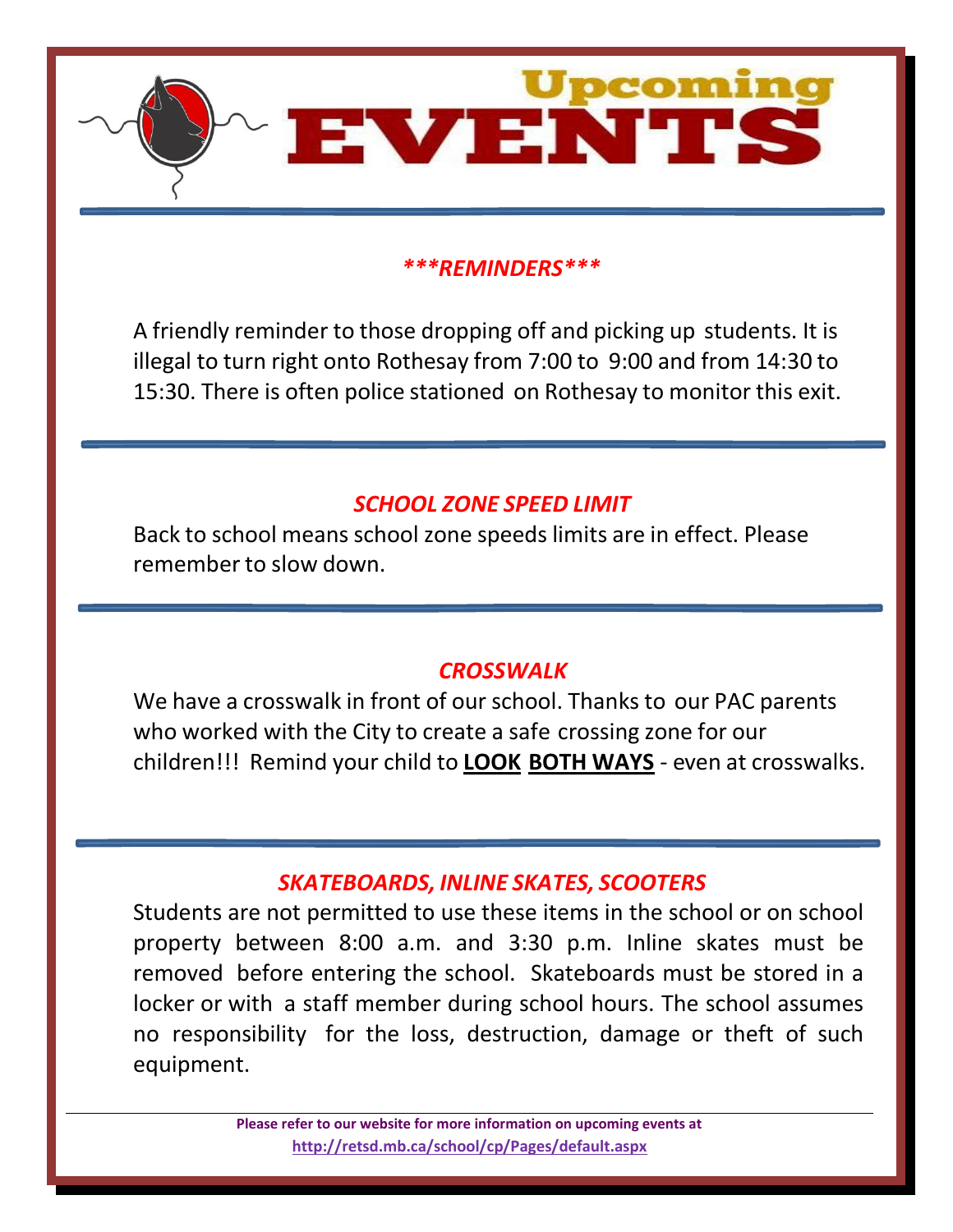

### *PAC/CPMAAMEETINGS*



Monday, September 12 Monday, October 17 Monday, November 21 Monday, January 16 Monday, February 13 Monday, March 13 Monday, April 10 Monday, May 15

#### **CPMAA**

**Chief Peguis Musical Arts Association**

### *New participants are welcome to attend!*



*CONGRATULATIONS TO THE FOLLOWING WOLF PRIDE WINNERS!*

September 9 - Ally G, Natalie W, Alexa W, Katerina F, Dallas S, Ekaterina V

**These students have shown respect for themselves, for others and for property. Bravo!**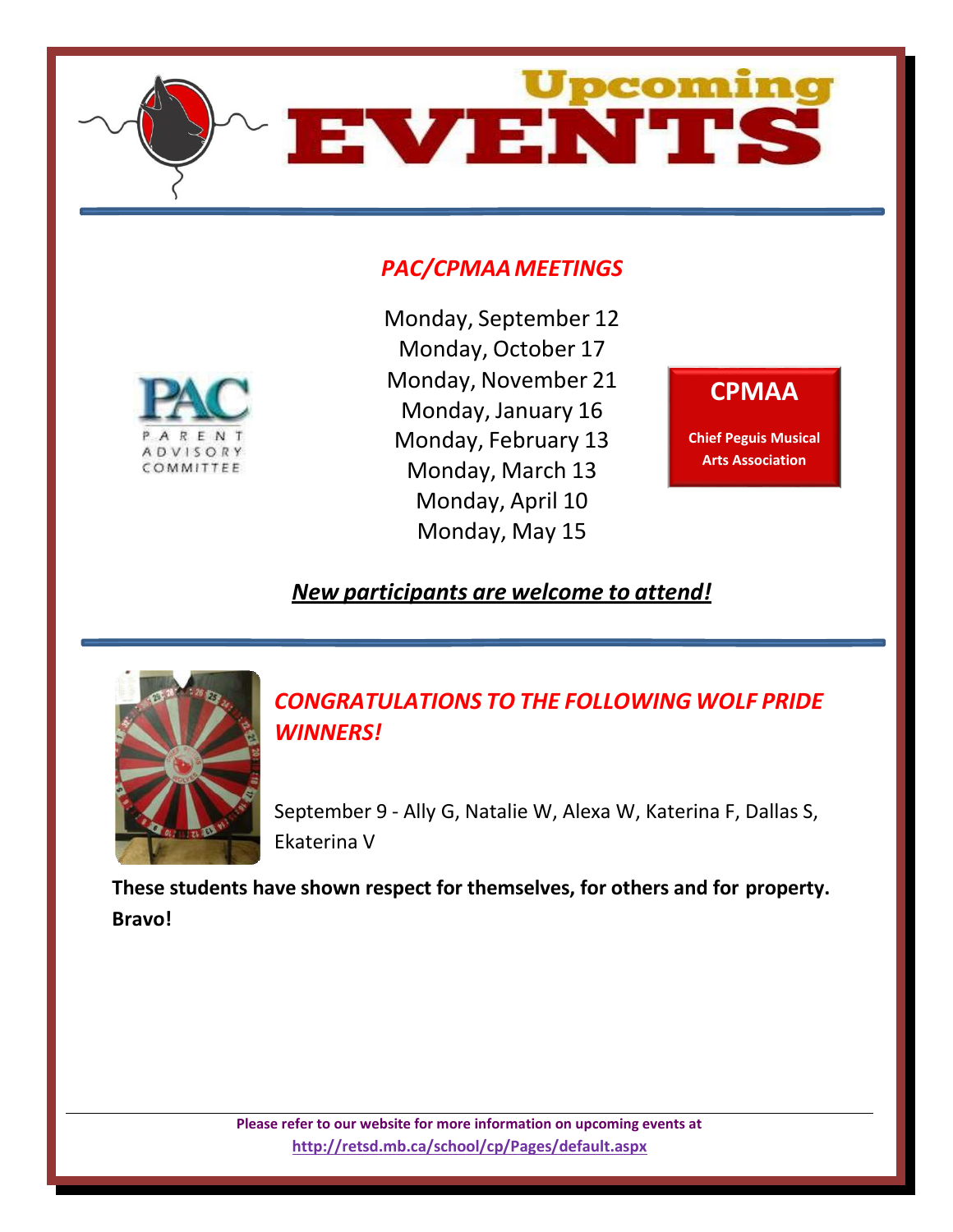

## *HEALTHY BREAKFAST & LUNCH PROGRAM*

Were you in a rush and didn't have time for breakfast in the morning? Forgot your lunch on the kitchen counter? We can help!

The Chief Peguis Healthy Breakfast & Lunch Program islocated in Room 9 by the school canteen. Please come visit us in the morning or at lunch when needed! A variety of healthy and delicious choices are offered!

#### *CODE OF CONDUCT*

RETSD's Code of Conduct is central to the division's commitment to fostering safe, caring and inclusive schools. Originally created in 2008, the code was recently revised to more closely align it with the new Code of Conduct produced by Manitoba Education and Advanced Learning. The main changes include a revised definition of bullying and the addition of new technology terms.

The new Code of Conduct was sent home with students on the first day of school. The code can also be found on the division website at [http://www.retsd.mb.ca/Lists/Publications/code\\_conduct.pdf](http://www.retsd.mb.ca/Lists/Publications/code_conduct.pdf)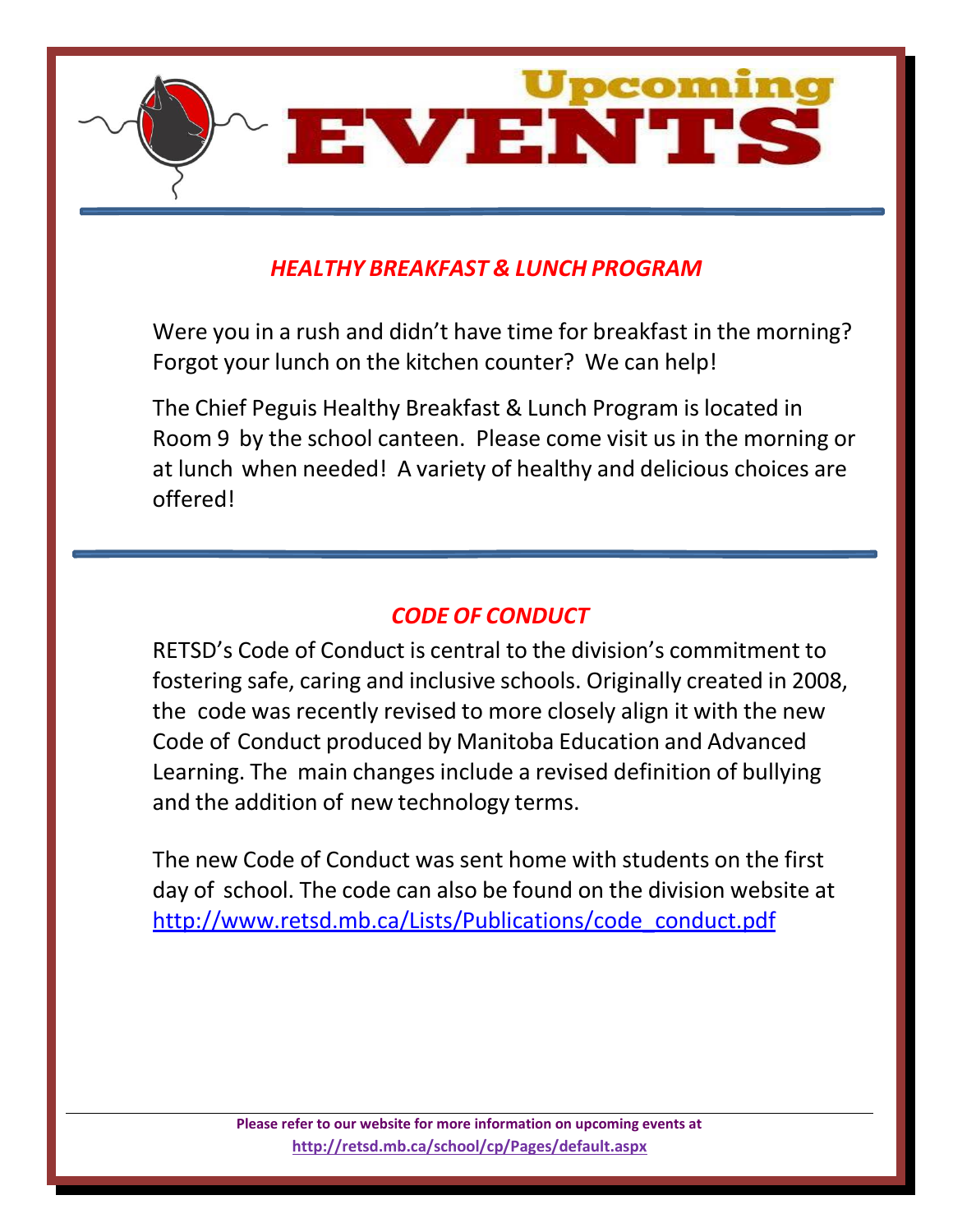

# *LOCKDOWN/HOLD & SECURE PROTOCOL & DRILLS*

Your son/daughter's safety is very important to us. We have policies and procedures in place at both the divisional and school level to support their safety. If your son/daughter arrives at school during a Hold and Secure or Lockdown procedure, he or she must proceed to the school evacuation site, sign in and remain there until directed otherwise by administration or police.

The evacuation site for your son/daughter's school is: **River East Collegiate, 295 Sutton Avenue, 204-338-4611**

If you arrive at the school during a Hold and Secure or Lockdown, DO NOT ATTEMPT TO ENTER THE SCHOOL. Instead, please proceed to the parent/guardian information site where divisional personnel will be available to assist you.

The parent information site for your son/daughter's school is: **Jubilee Mennonite Church, 365 Edelweiss Crescent, 204-668-9933**

- The following dates are scheduled for drills:
- LOCKDOWN DRILL: Tuesday, October 18, 2015 @ 11:15
- HOLD & SECURE DRILL: Thursday, November 17, 2015 @ 2:50
- LOCKDOWN DRILL: Wednesday, February 15, 2016 @ 11:15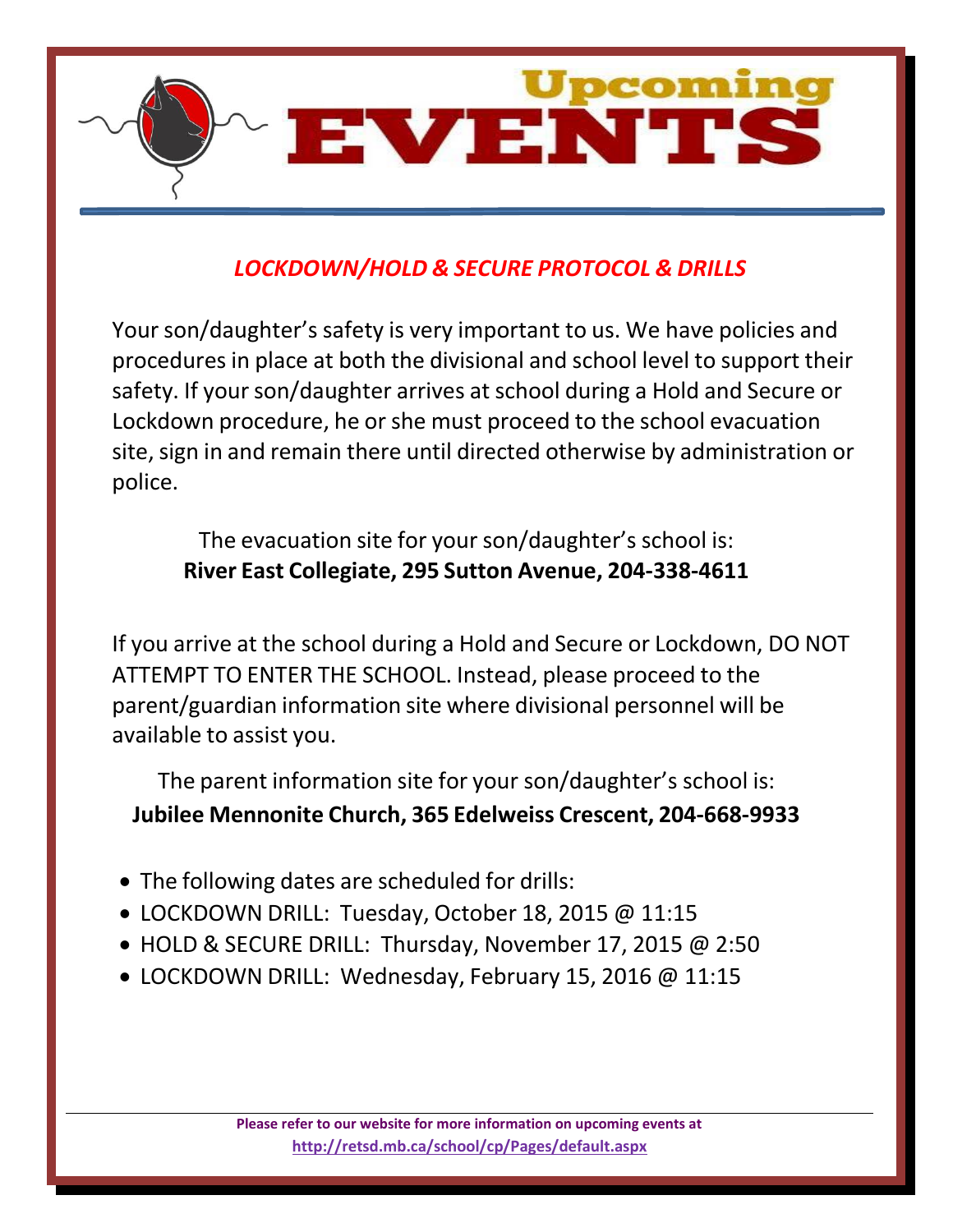

# *FUNDRAISERS*

# **Chief Peguis Winter Craft and Bake Sale**

Chief Peguis is holding it's first **Winter Craft and Bake sale** on **Saturday, November 5th**! Local artisans will be selling a variety of handmade crafts everything from rustic wood signs, to handmade soaps or crochet and knit baby clothing. Please come out and support not only our school, but our local craftspeople as well!

Interested in being an artisan? Contact Lisa Wallace for more information at [lwallace@retsd.mb.ca](mailto:lwallace@retsd.mb.ca)



PAC and CPMAA are holding cookie dough, Sobeys gift card and QSP Magazine fundraisers starting October 4, 2016. More information will be sent home soon! Thanks in advance for your support!

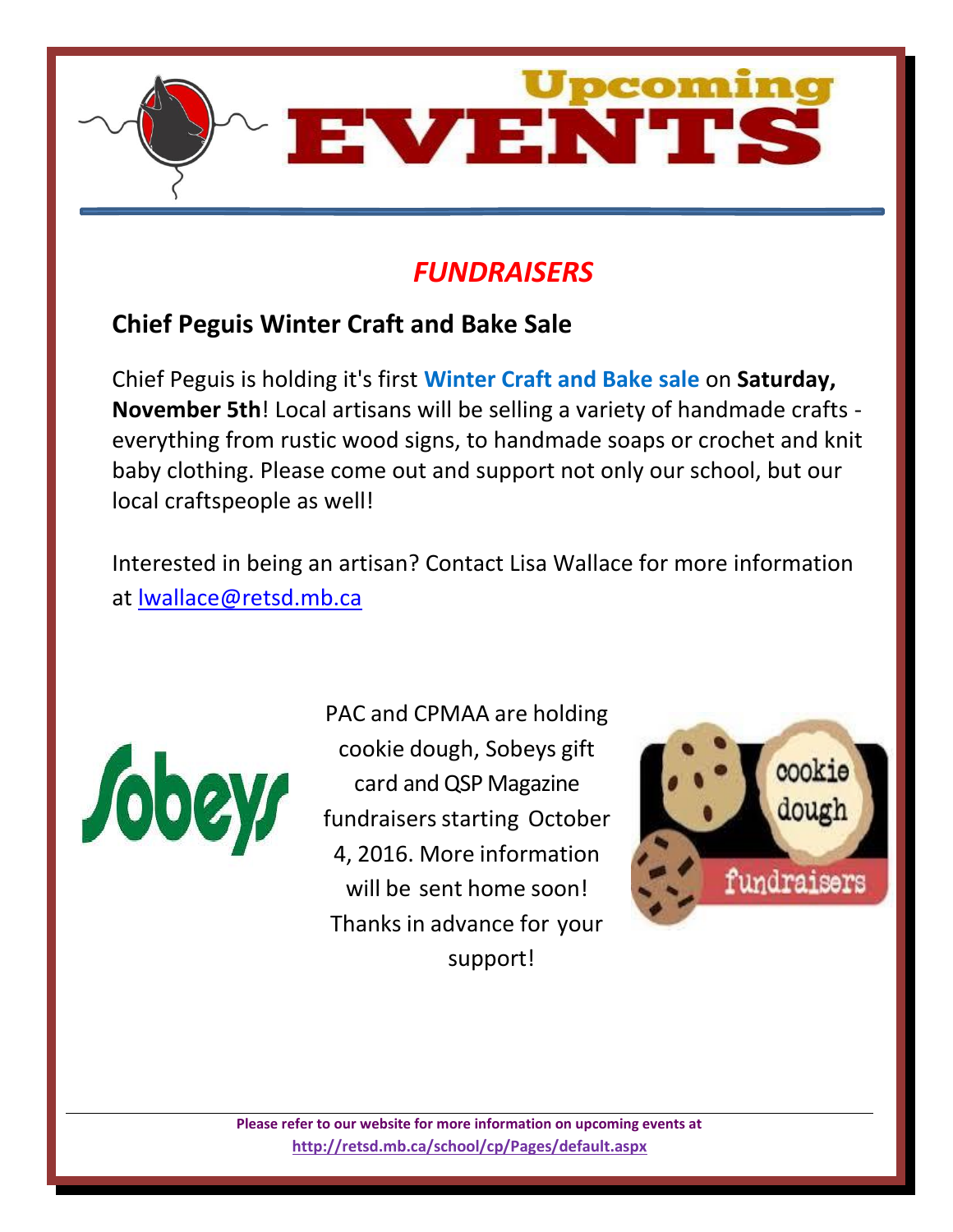

# *FundRAISE a Reader!*

The Chief Peguis Parent Council is proud to be hosting our second annual Chapter's Fundraiser. On Monday, November 21st all purchases made between 7pm and 9pm at Chapters Polo Park will mean cash for our school! With the holiday season approaching, this will be a great chance to stock up on books, buy some gifts and support our school at the same time!

#### What do you need to do?

All you need to do is plan to do your holiday shopping on Monday, November 21st at Chapters Polo. Representativesfrom Chief Peguis will be there to sign you in, and you shop as you normally would. When you check out, the Chapters staff will ring through your purchase under a special code, and that night the school will walk away with cash representing up to 20% of your purchases!

**What'sincluded**: Bargain books, regular books, gifts, magazines, video and stationary.

**What's not included**: Electronics of any kind, gift cards.

Discount cards cannot be used on this night. This includes iRewards. Contact Lisa Wallace [lwallace@retsd.mb.ca](mailto:lwallace@retsd.mb.ca) for more information.